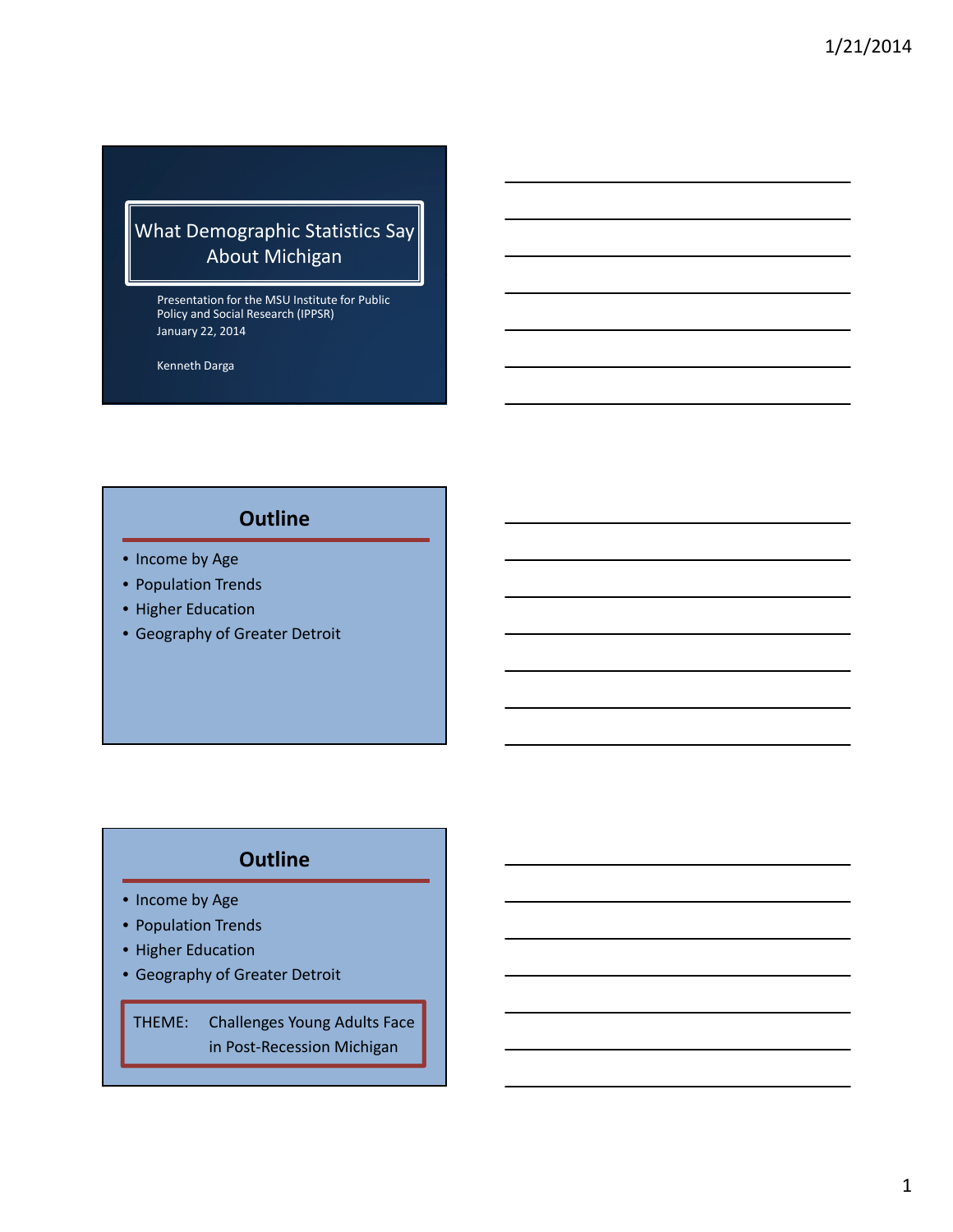







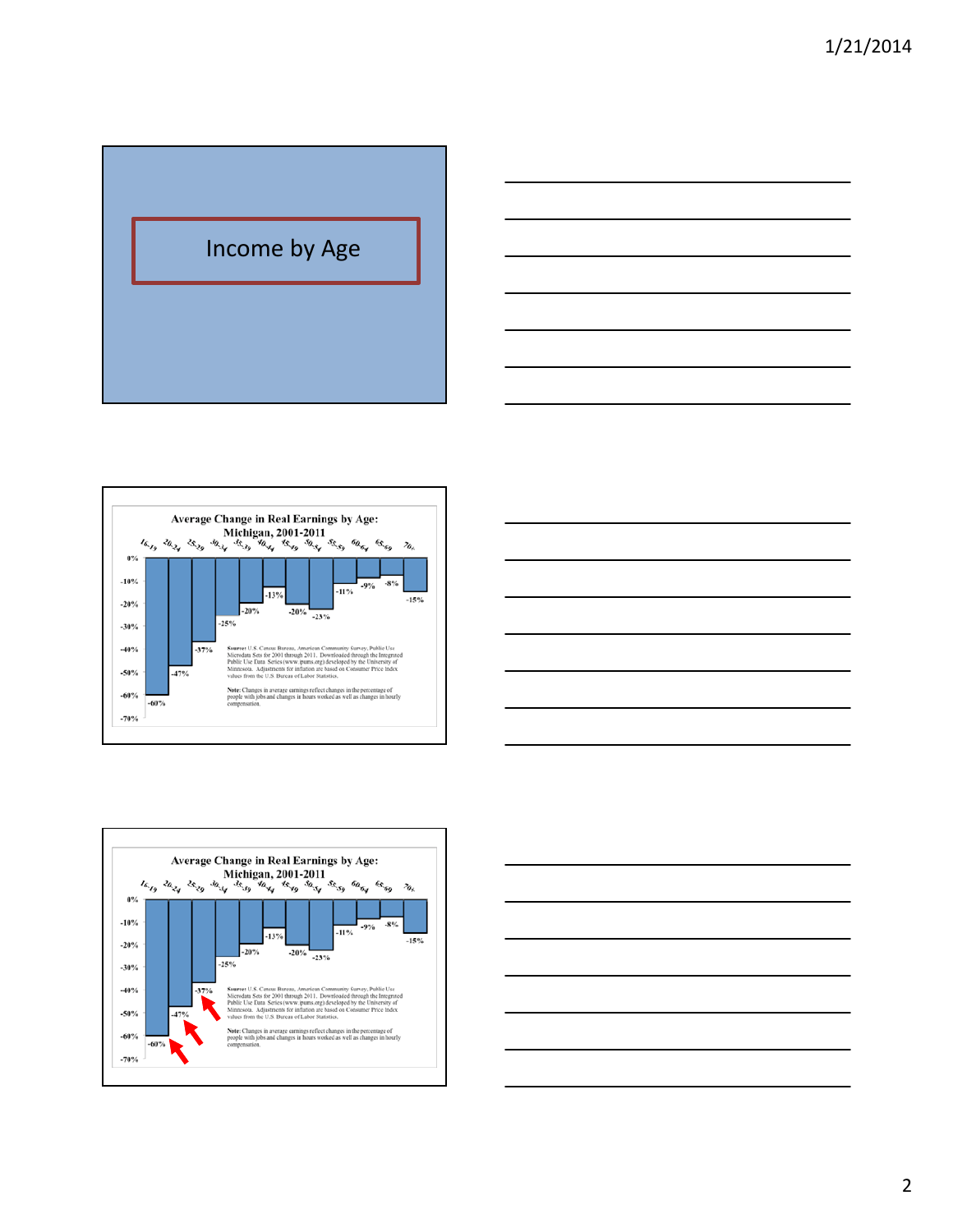







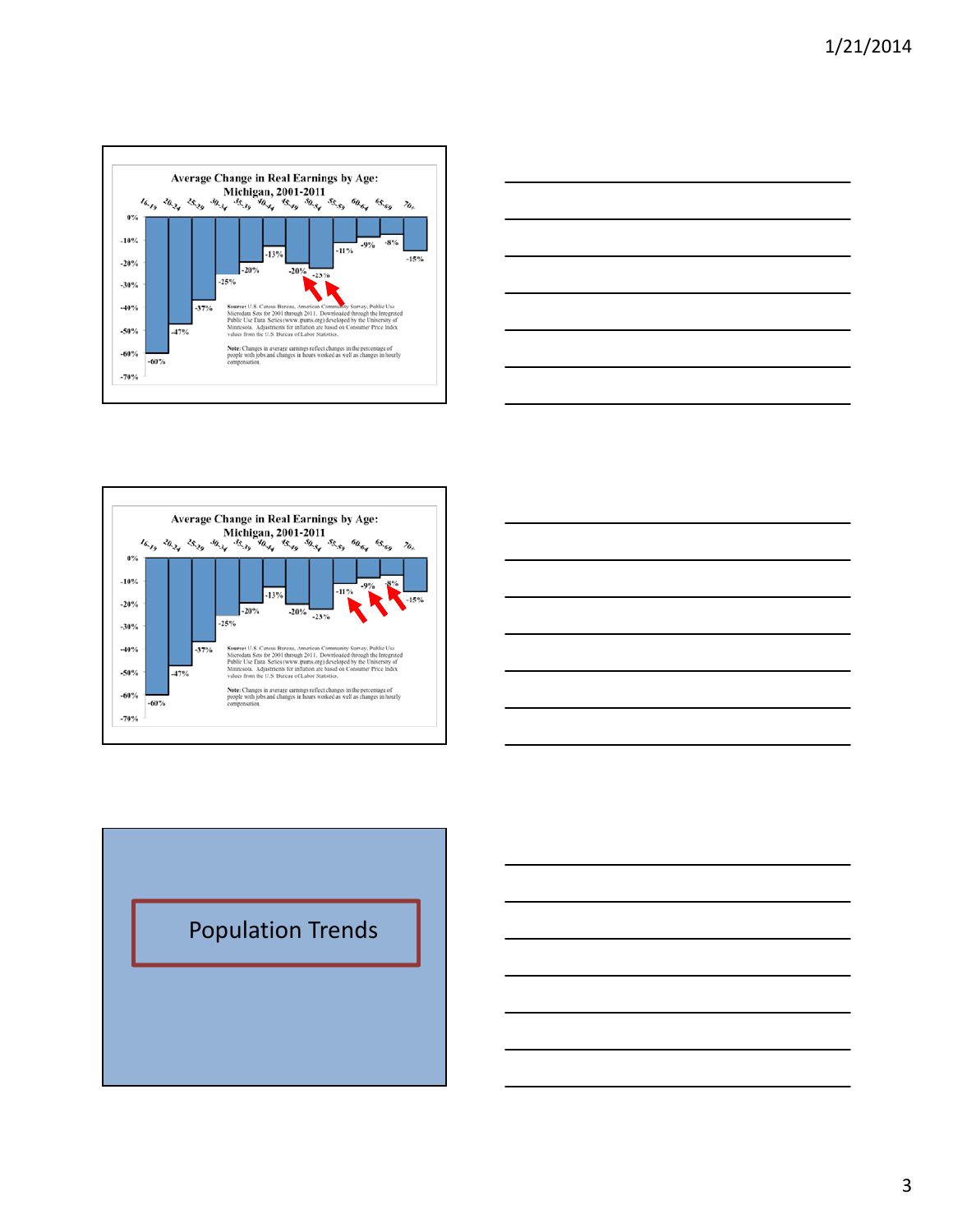









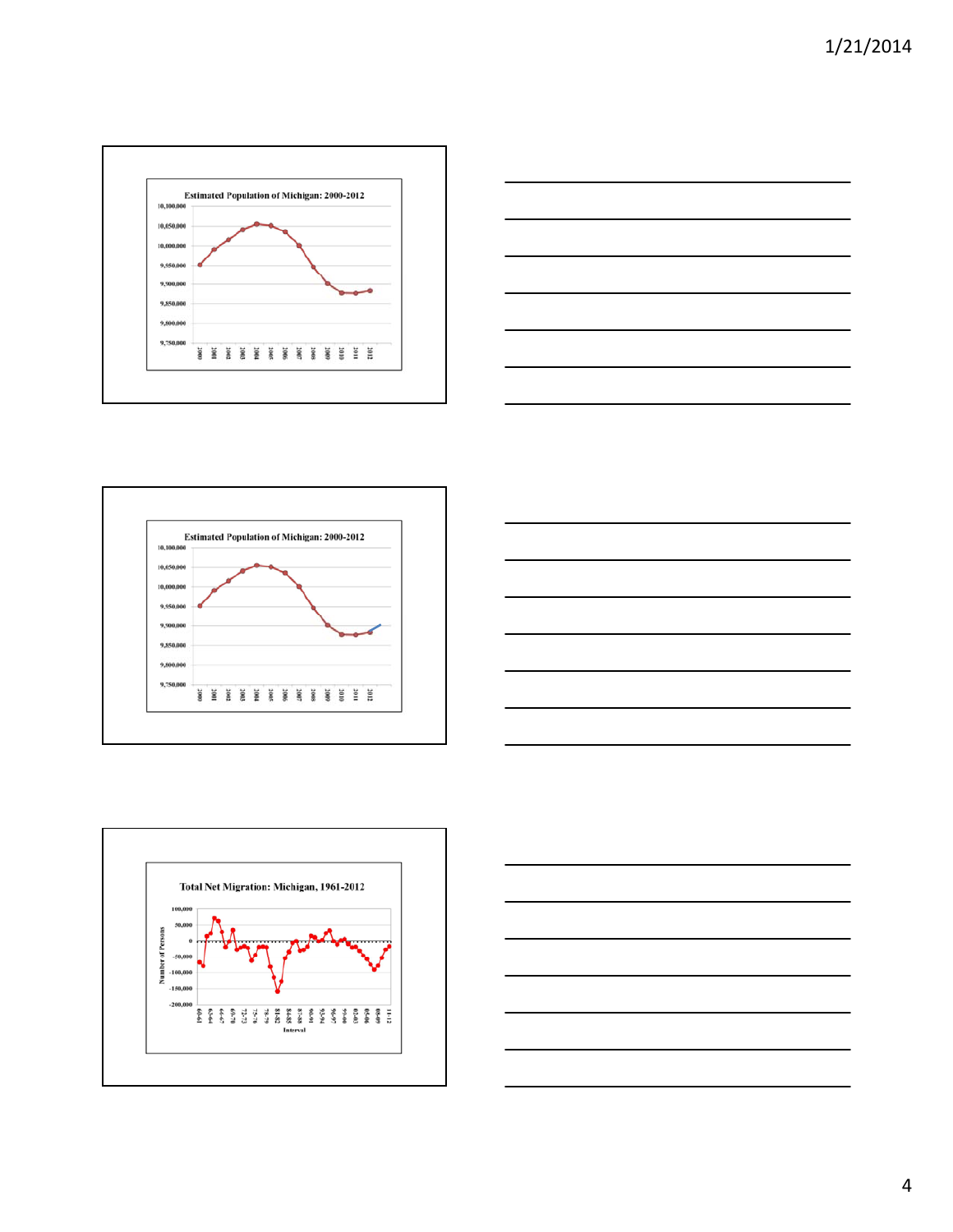









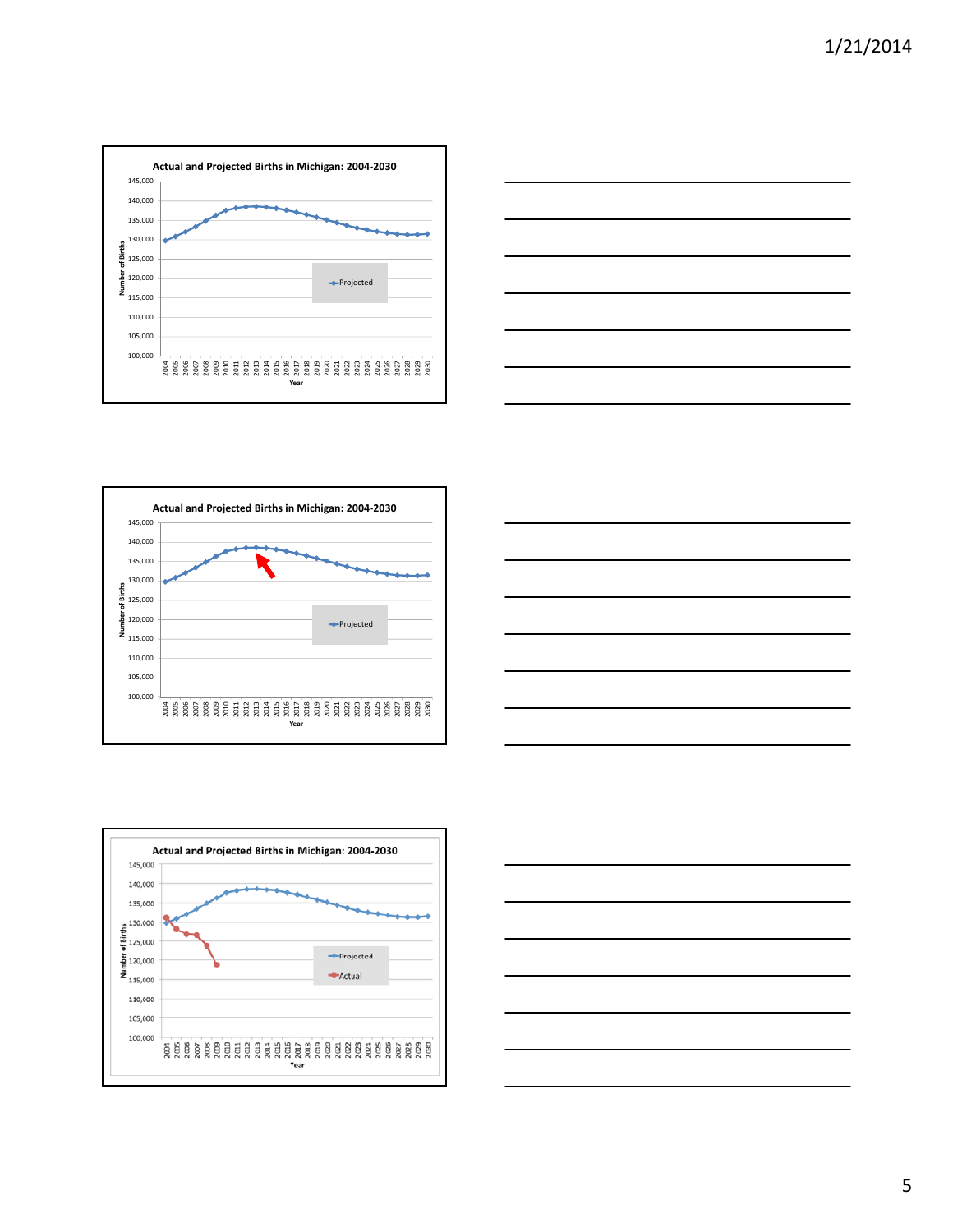







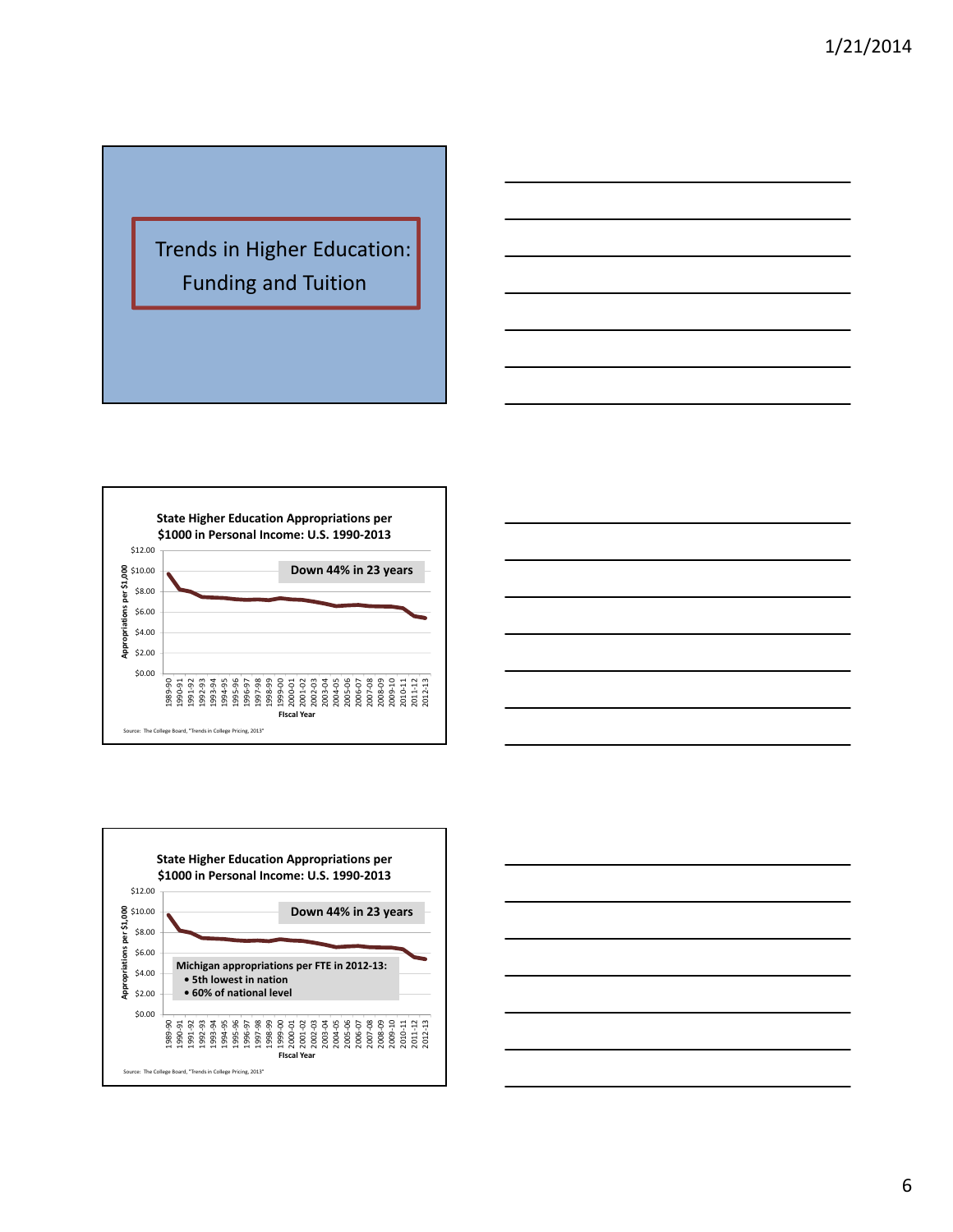





Trends in Higher Education: Young College Graduates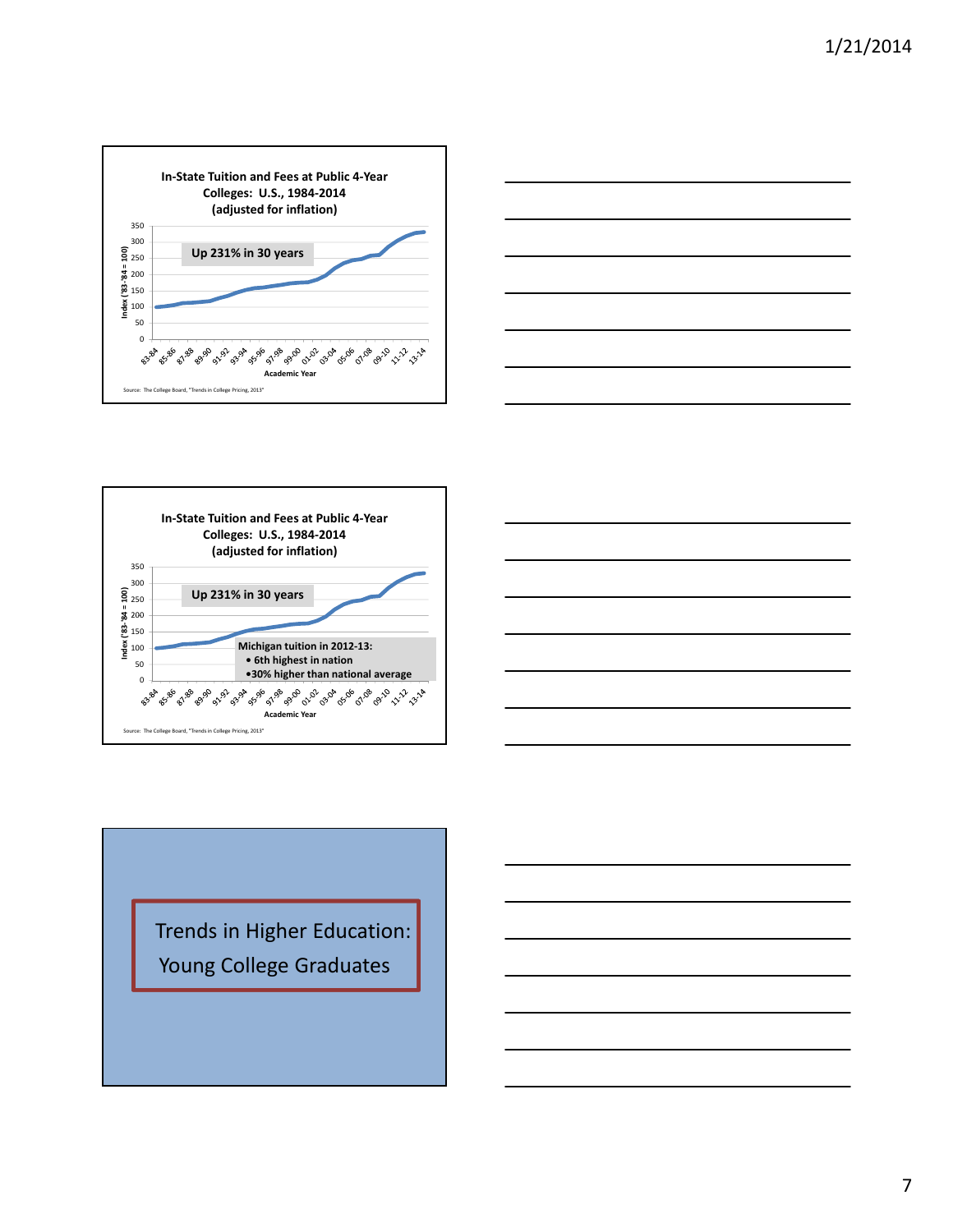









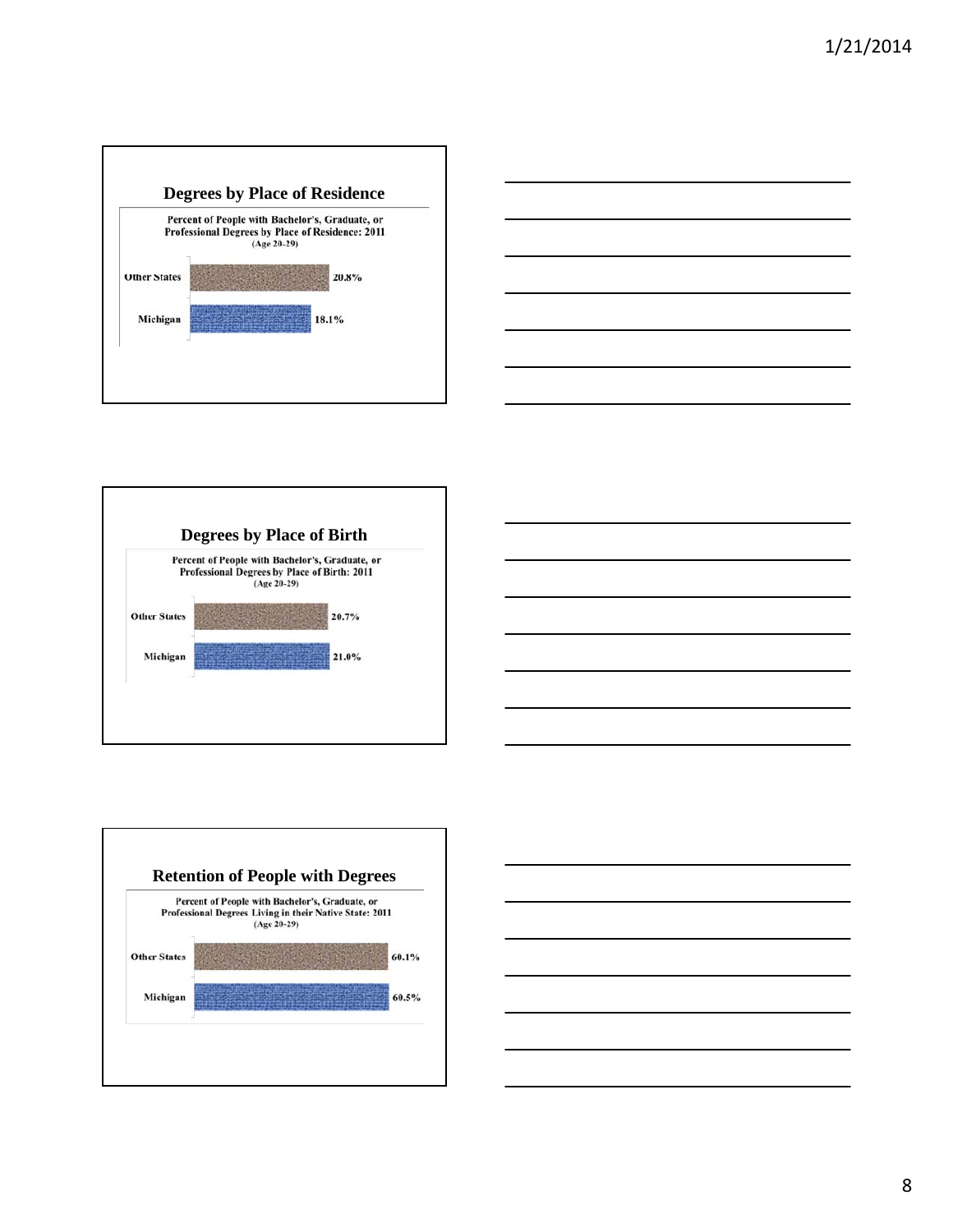







- Not enough jobs
- Reputation for not having jobs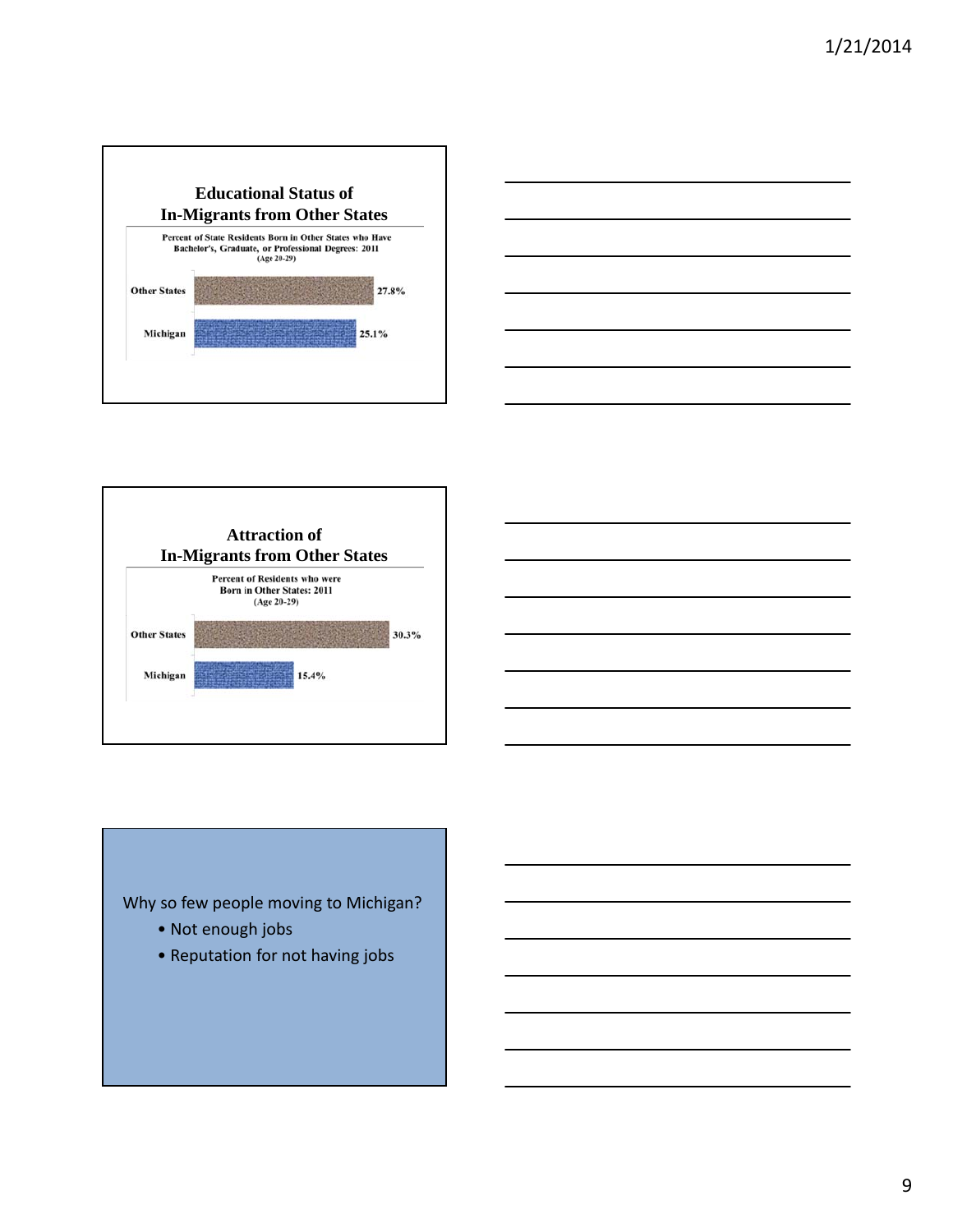## Why so few people moving to Michigan?

- Not enough jobs
- Reputation for not having jobs
- Detroit's problems
- Detroit's reputation for problems

Geography of Greater Detroit

• Detroit has huge numbers of vacant lots and abandoned houses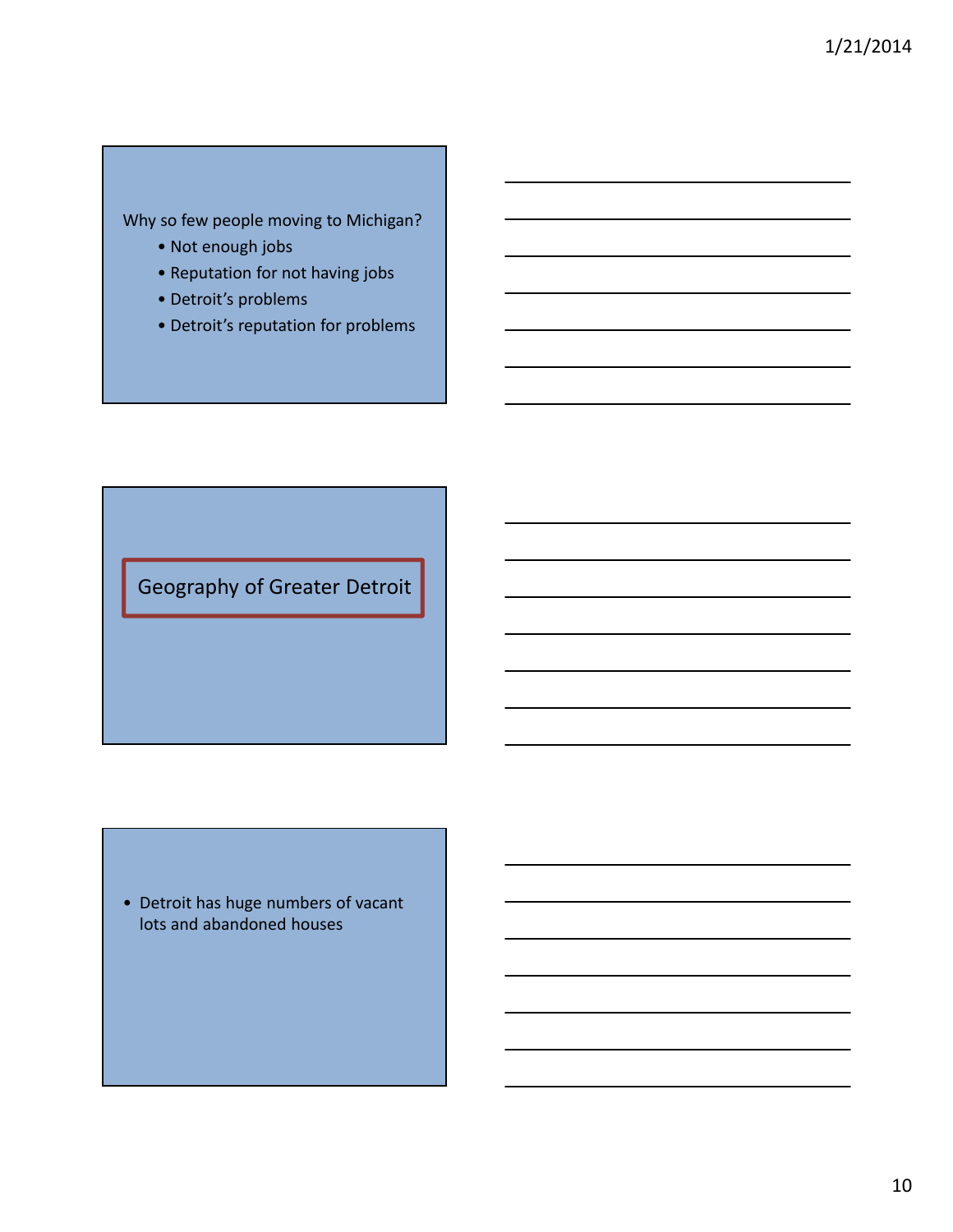## • Detroit has huge numbers of vacant lots and abandoned houses

• Detroit has half as many people as it was designed for

- Detroit has huge numbers of vacant lots and abandoned houses
- Detroit has half as many people as it was designed for
- Detroit is one of the nation's most densely populated cities



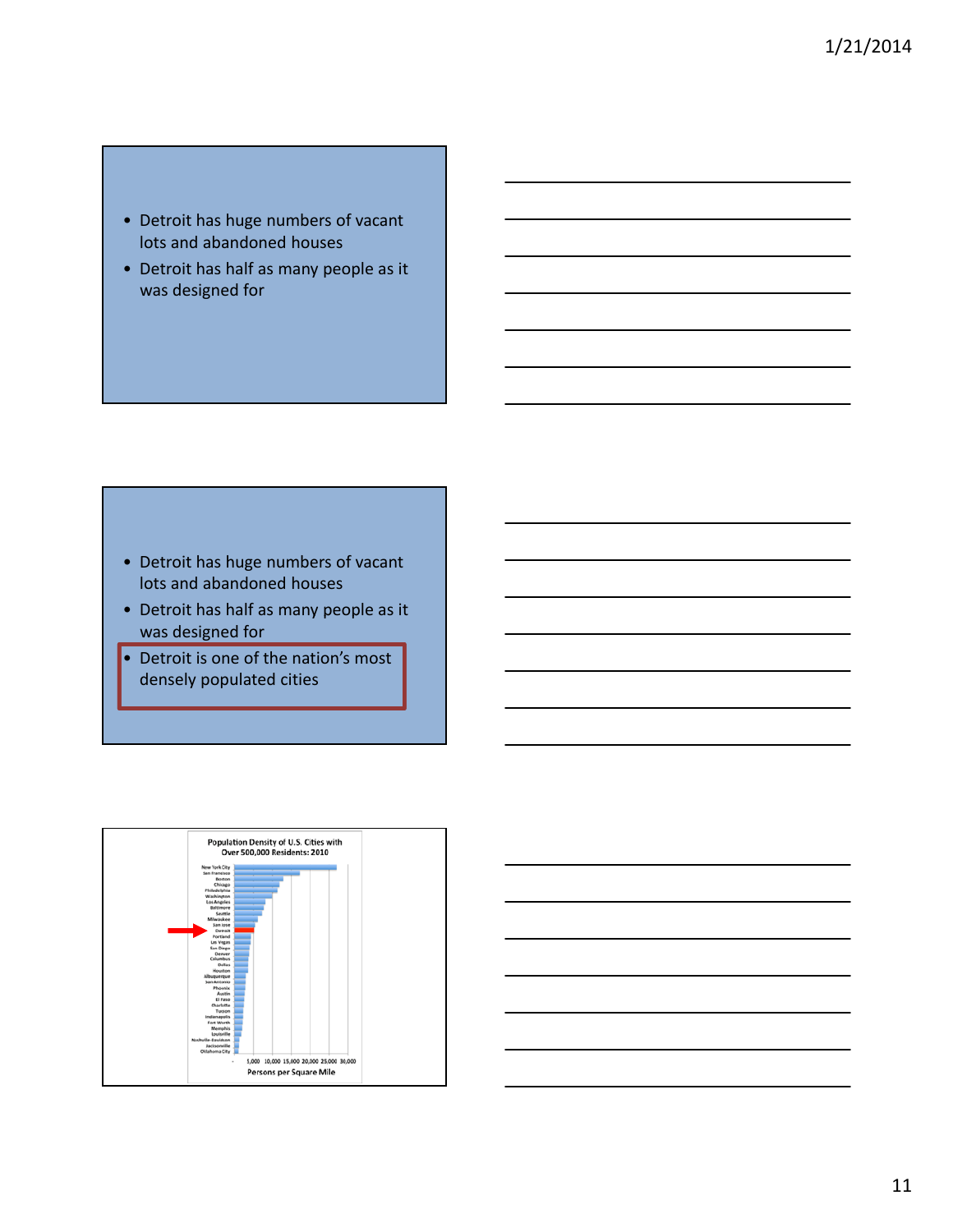A comparison among cities seems to be a simple apples‐to‐apples comparison.

## But Cities are Mixed Fruits

- **33 U.S. cities have over 500,000 residents**
- \* 23 (70%) have more land area than Detroit
- \* 16 (48%) have more than twice the land area of Detroit
- **\* 21 (64%) have lower population density than Detroit**

### **In Michigan:**

Most larger cities are surrounded by newer and more prosperous urban communities.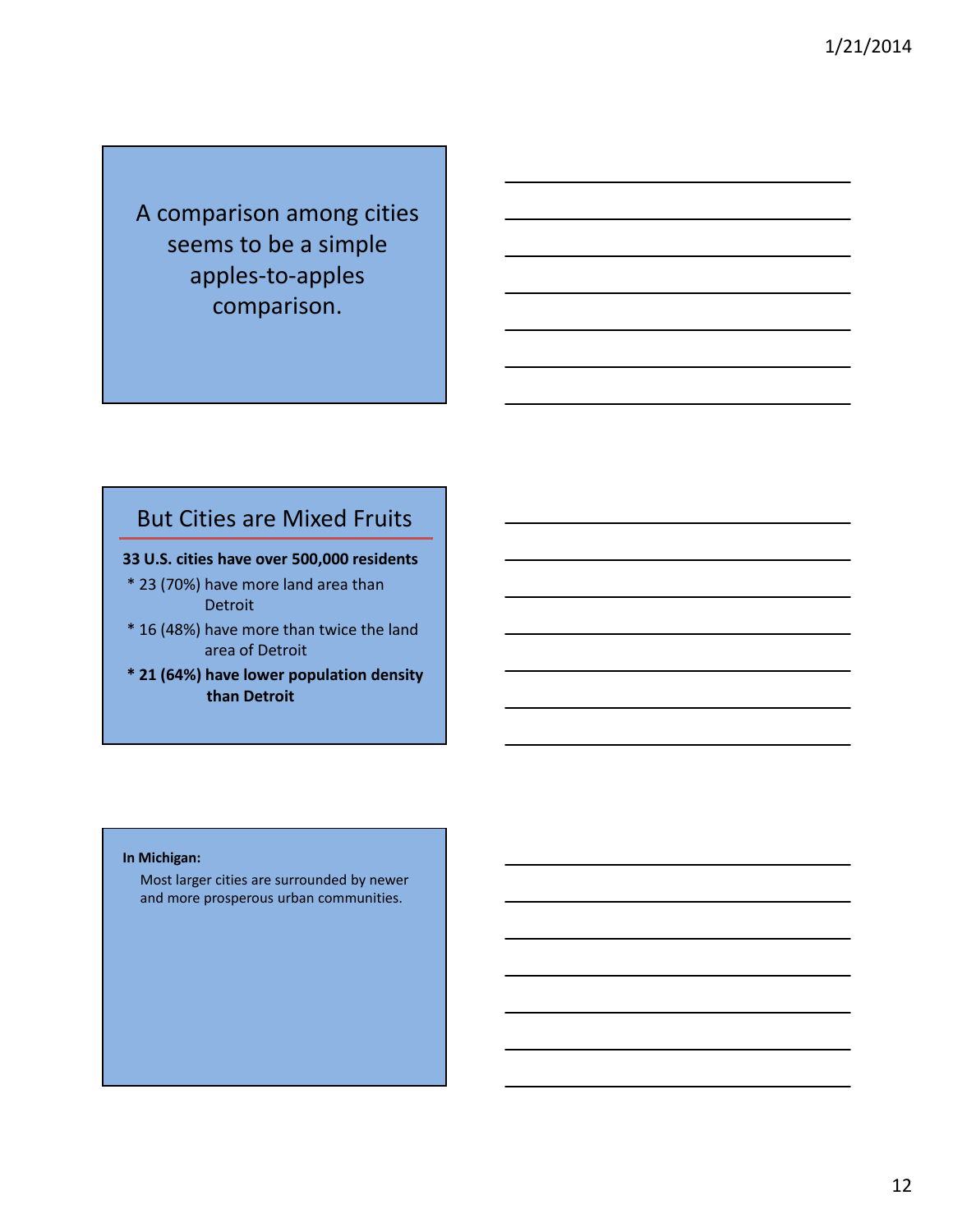#### **In Michigan:**

Most larger cities are surrounded by newer and more prosperous urban communities.

### **Elsewhere:**

A majority of large cities either started out with large amounts of undeveloped land within their boundaries or else they have annexed adjacent land as it became developed.

#### **In Michigan:**

Most larger cities are surrounded by newer and more prosperous urban communities.

#### **Elsewhere:**

A majority of large cities either started out with large amounts of undeveloped land within their boundaries or else they have annexed adjacent land as it became developed.

A majority of large cities (and smaller cities as well) essentially contain many of their own suburbs.

# Implications

### **For Michigan cities:**

• Tax base declines as urban sprawl takes people beyond the city limits.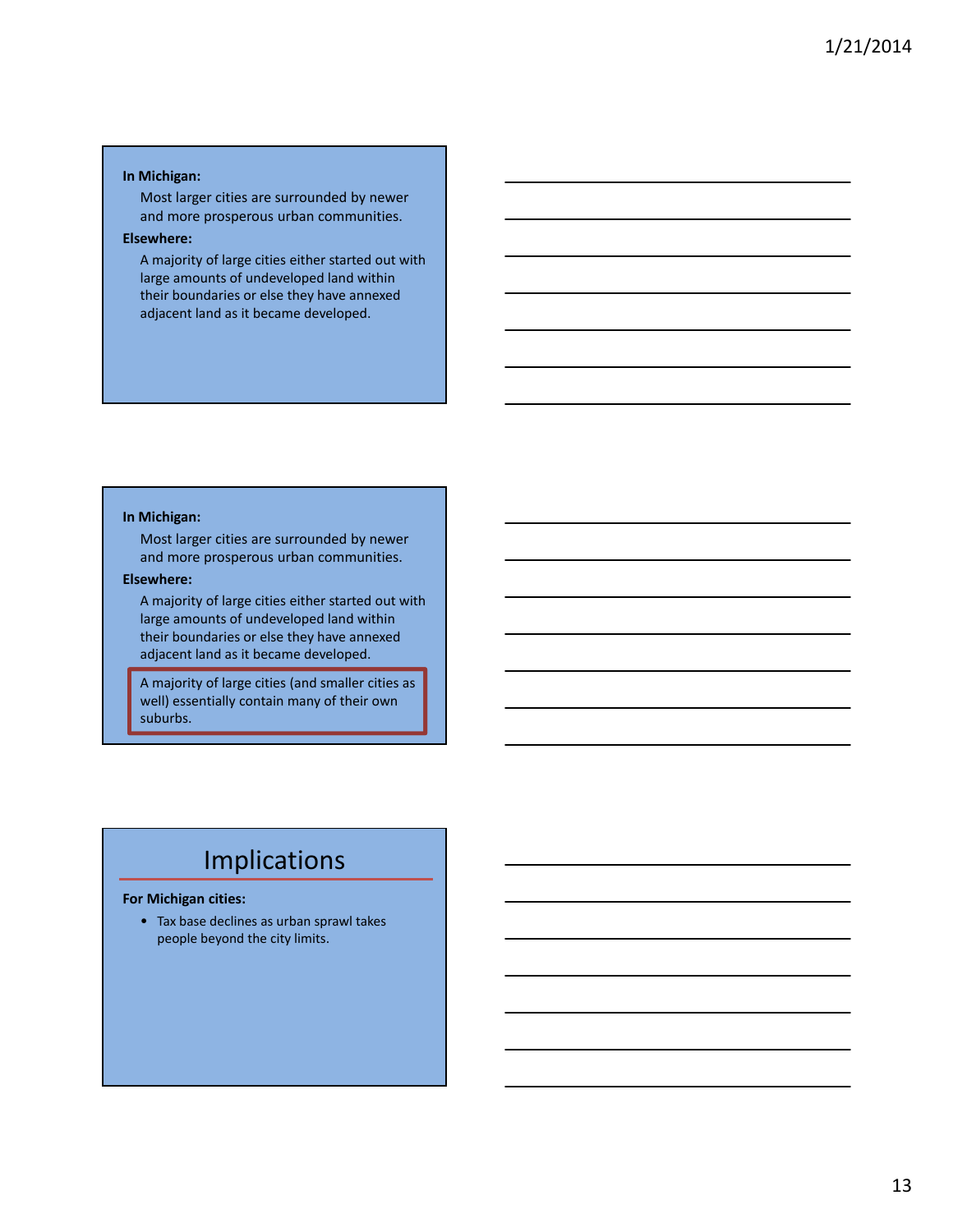# Implications

#### **For Michigan cities:**

- Tax base declines as urban sprawl takes people beyond the city limits.
- Incentives grow for businesses and individuals to escape the city's legacy costs.

# Implications

### **For Michigan cities:**

- Tax base declines as urban sprawl takes people beyond the city limits.
- Incentives grow for businesses and individuals to escape the city's legacy costs.
- Urban cores decay while outer ring suburbs prosper.

# Implications

### **For Michigan cities:**

- Tax base declines as urban sprawl takes people beyond the city limits.
- Incentives grow for businesses and individuals to escape the city's legacy costs.
- Urban cores decay while outer ring suburbs prosper.
- Michigan cities look worse than they should in comparison to more typical cities elsewhere.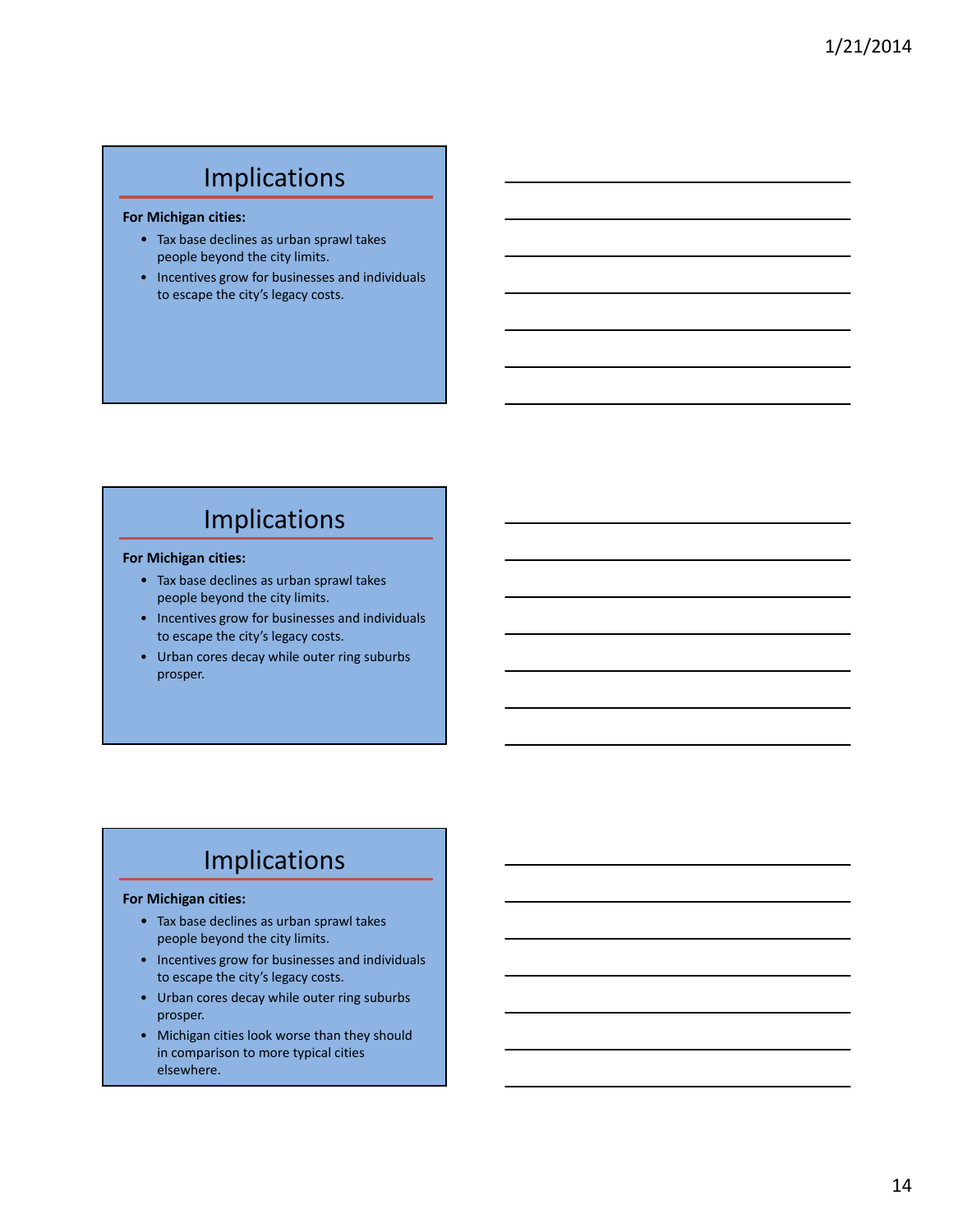# Implications

**For young adults:**

People who move to Michigan cities take on burdens that should not be theirs.

# Implications

### **For young adults:**

People who move to Michigan cities take on burdens that should not be theirs.

• They pay the city's legacy costs.

• Their city cannot afford services.

# Implications

### **For young adults:**

People who move to Michigan cities take on burdens that should not be theirs.

- They pay the city's legacy costs.
- Their city cannot afford services.

So Michigan cities do not attract very many people from other states.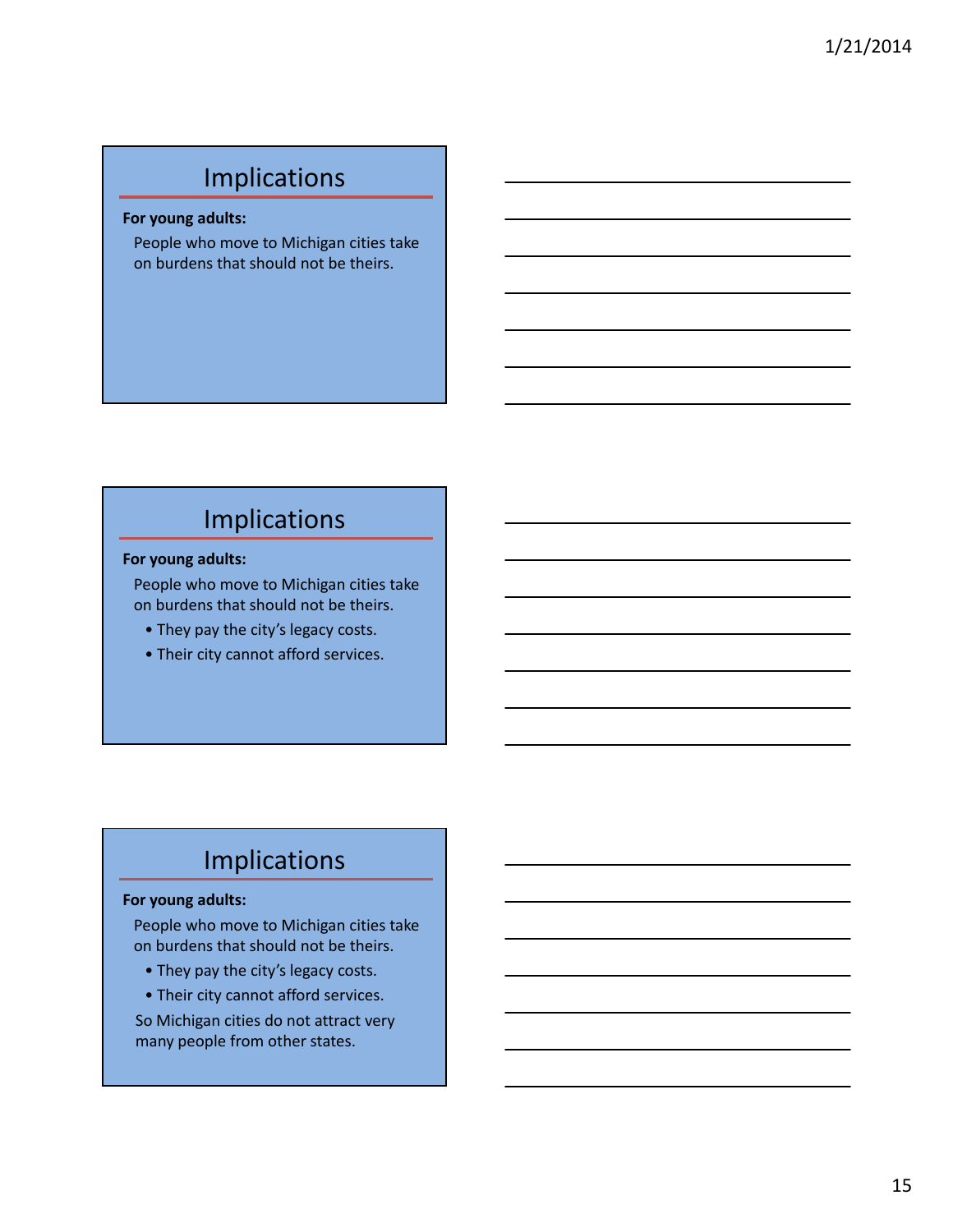



## Summary

THEME: Challenges Young Adults Face in Post‐Recession Michigan

- Low income
- Difficulty forming families
- High education costs
- Penalized for moving to Michigan cities

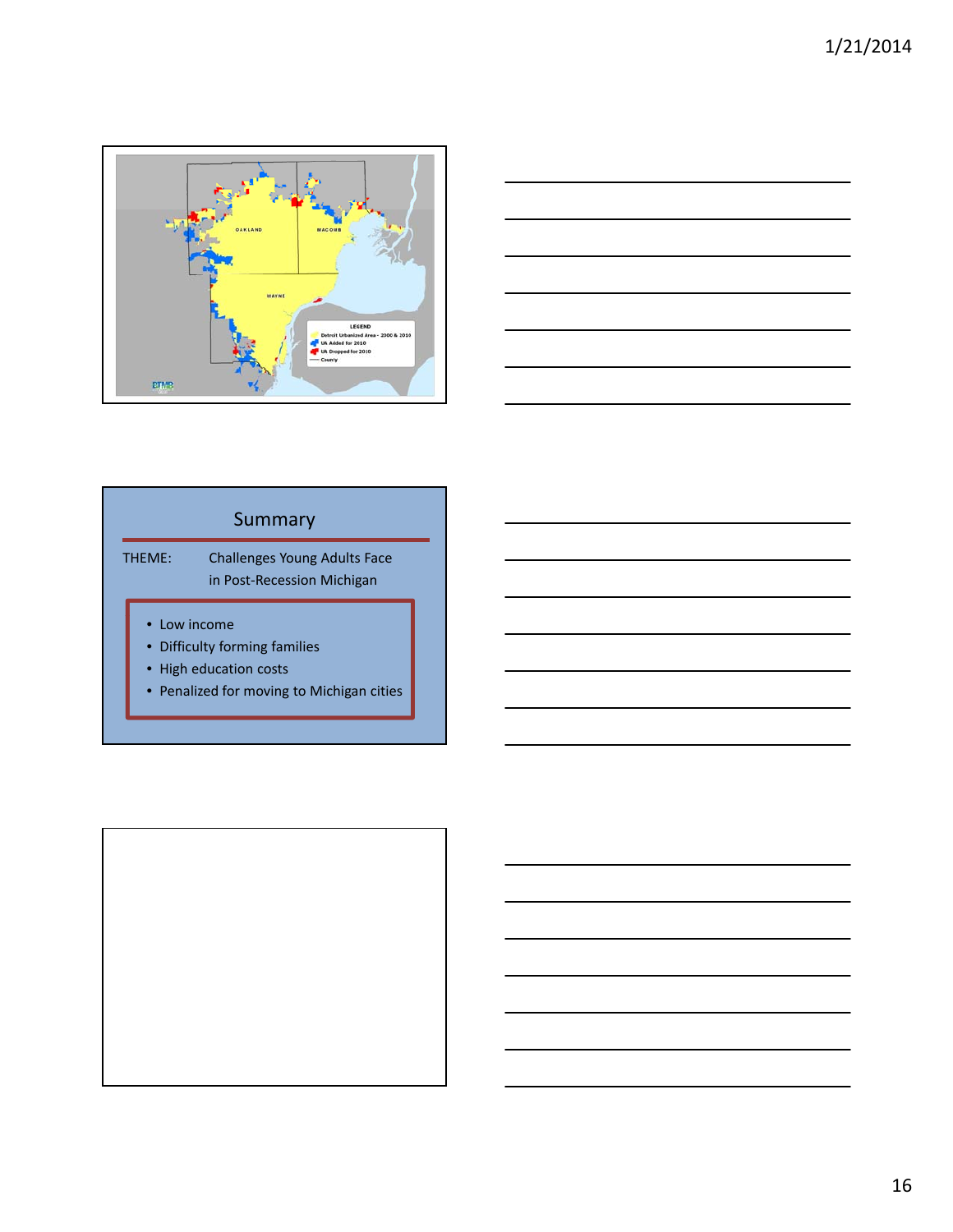Comparing Detroit to other urban areas is a lot less discouraging than comparing Detroit to other cities.

## Among the nation's 50 largest cities:

### **Detroit ranks dead last with respect to:**

- \* median home value
- \* employment/population ratio
- \* family and household income
- \* percent with bachelor's degree
- \* percent married couple families
- **Detroit ranks first with respect to:**
- \* poverty
- \* percent receiving food stamps

### Among the nation's 50 largest cities:

#### **Detroit is also in the worst quintile with respect to:**

- \* percent of housing built in 2005 or later
- \* homeowners spending more than 30% of their income on housing
- \* renters spending more than 30% of their income on housing
- \* percentage of population with a high school diploma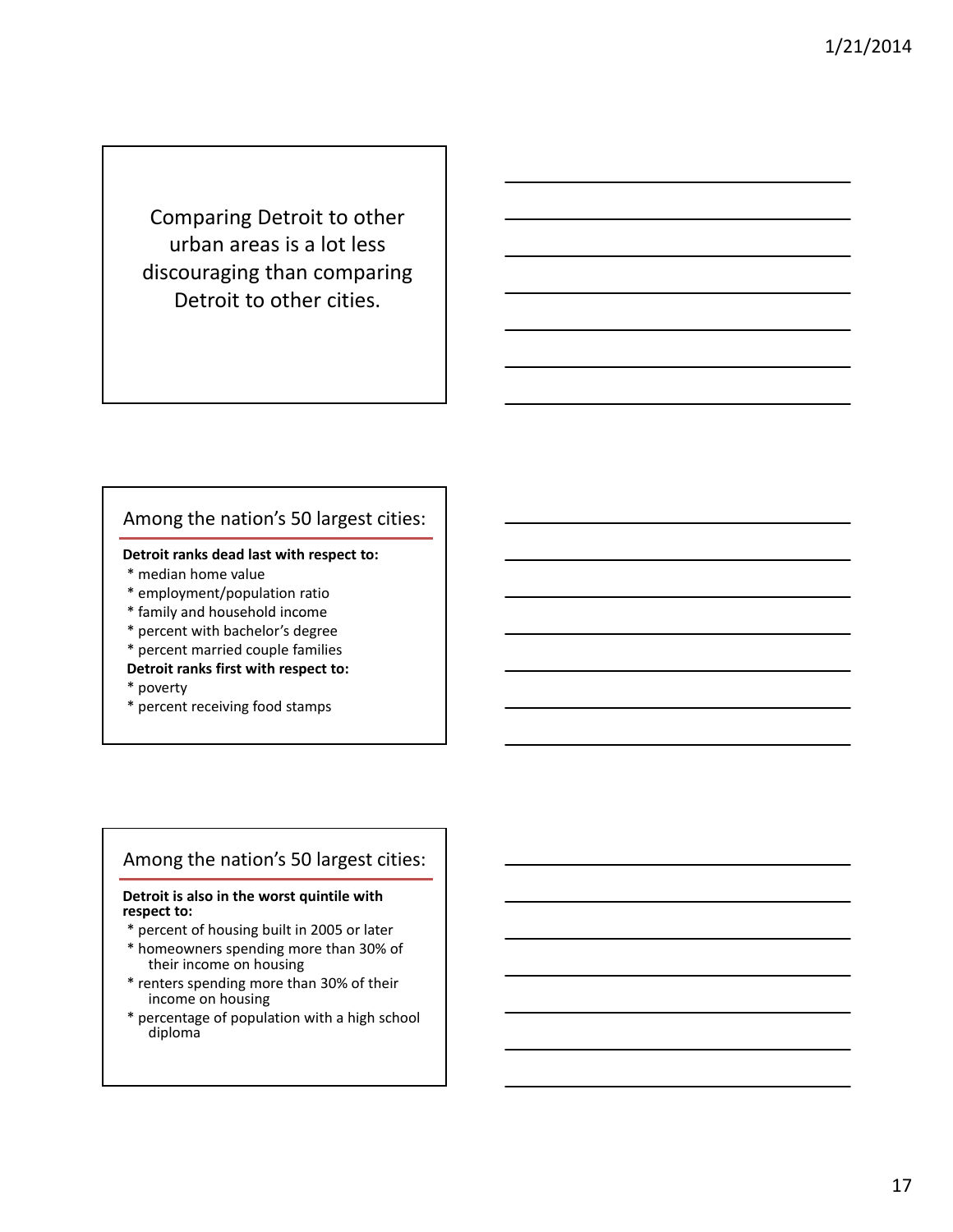## Among the nation's 50 largest Urban Areas:

### **Detroit ranks last with respect to:**

\* median home value

### **Detroit ranks first with respect to:**

\* home ownership

## Among the nation's 50 largest Urban Areas:

#### **Detroit is in the worst quintile with respect to:**

- \* poverty
- \* food stamps
- \* employment‐population ratio
- \* housing built after 2005
- \* in‐migrants from other states
- \* commuters using public transit
- \* commuters driving alone

## Among the nation's 50 largest Urban Areas:

#### **Detroit is in the middle quintiles with respect to the other variables in the profile, including:**

- \* health insurance
- \* costs and affordability of home ownership
- \* costs and affordability of rental housing
- \* married‐couple families
- \* high school diplomas
- \* bachelor's degrees
- \* commuting time
- \* car‐pooling